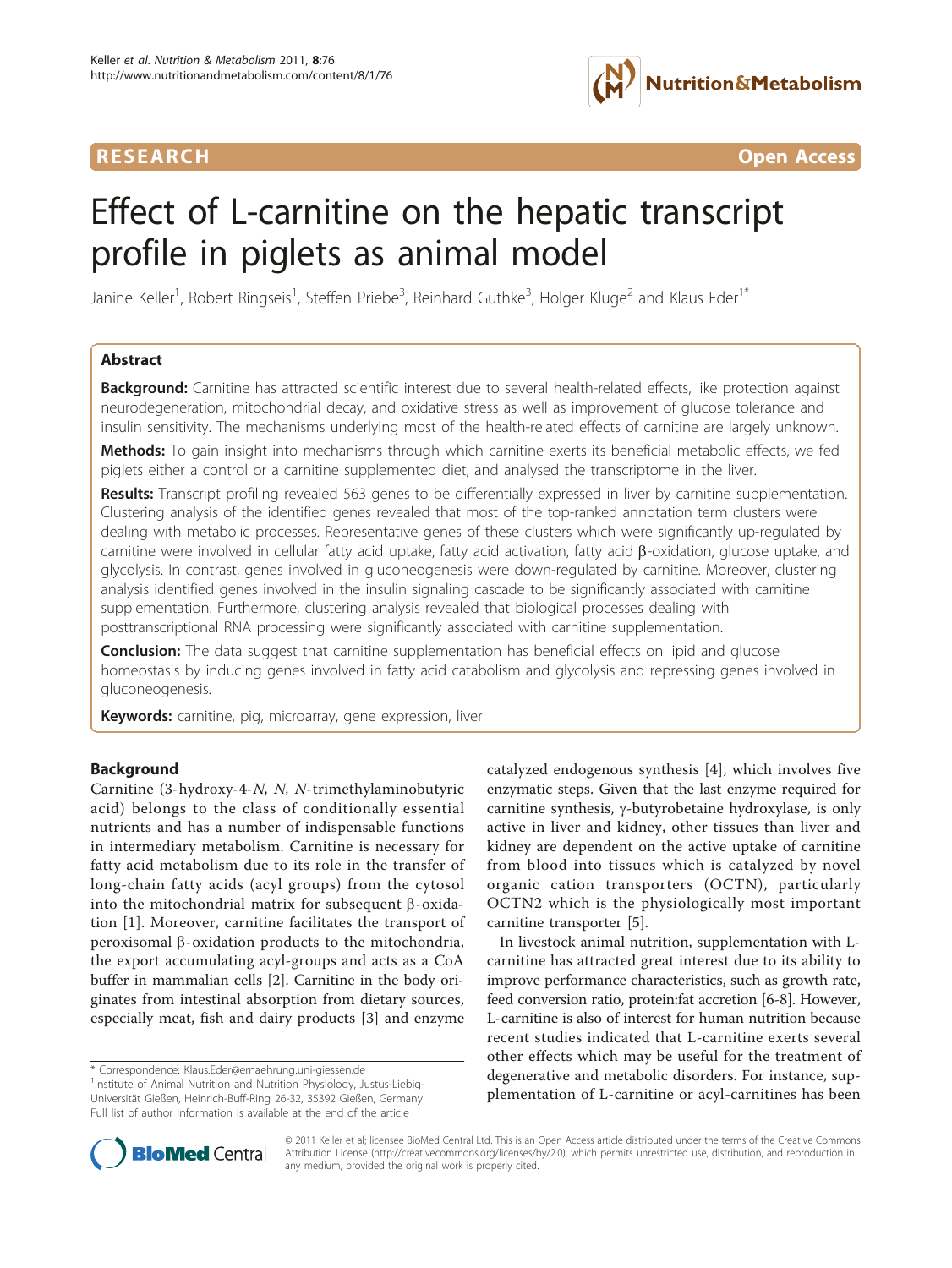associated with protecting against neurodegeneration [\[9](#page-8-0)], age-dependent mitochondrial decay [[10](#page-8-0)], and oxidative stress [[11\]](#page-8-0). In addition, L-carnitine was shown to improve glucose tolerance and insulin sensitivity in animals as well as in healthy and diabetic patients [[12,13](#page-8-0)]. Moreover, Lcarnitine supplementation was shown to be useful for the treatment of hepatic steatosis induced by total parenteral nutrition in rodents [\[14](#page-9-0)] and nonalcoholic steatohepatitis in humans [\[15,16\]](#page-9-0). Furthermore, L-carnitine was reported to reduce hepatic inflammation and plasma levels of cytokines and acute phase proteins in patients with chronic hepatitis C [\[16\]](#page-9-0). The mechanisms underlying many of these beneficial effects of L-carnitine are largely unknown. Therefore, the present study was designed to gain insight into mechanisms and pathways influenced by L-carnitine. For this end, we used piglets, indicating many genetical and physiological similarities with humans, making it an optimal species to study the effect of L-carnitine on transcript profile.

We considered the liver as the target organ because it plays a central role in whole body metabolism by regulating glucose and lipid homeostasis as well as protein synthesis. In this sense, we used liver samples taken from a previous experiment with piglets [[17](#page-9-0)] which were fed a either a control diet with a low native carnitine content or a diet supplemented with 500 mg/kg diet L-carnitine and performed genome-wide transcript profiling in the liver of these piglets.

# Methods

### Animal experiment

The animal experiment was approved by the local Animal Care and Use Committee. As described recently in more detail [[17](#page-9-0)], the experiment was performed with sixteen male crossbred pigs  $[$ (German Landrace  $\times$  Large White)  $\times$  Pietrain] with an average body weight of 10  $\pm$ 1 (mean ± SD) kg. The pigs were assigned to two groups (control group and carnitine group) and fed experimental diets for a period of 21 days. The control group received a basal diet with a low native carnitine concentration  $(< 5 \text{ mg/kg})$  which was nutritionally adequate for growing pigs in a body weight range between 10 and 20 kg, according to the recommendations of the German Society for Nutrition Physiology (Gesellschaft für Ernährungsphysiologie, 2006). The carnitine group received the same diet supplemented with 500 mg Lcarnitine (obtained from Lohmann Animal Health, Cuxhaven, Germany) per kg. Blood was collected and plasma obtained by centrifugation of the blood, and liver was excised. Plasma and liver samples were immediately stored at -80°C until analysis. A full description of diet composition, feeding regime, sample collection and carnitine analysis of diets and tissues can be found in our recent publication [[17](#page-9-0)].

## Carnitine analysis

Concentrations of free carnitine, acetyl carnitine and propionyl carnitine in liver of pigs fed either a control diet or a diet supplemented with 500 mg/kg carnitine for 20 days were determined by tandem mass spectrometry using deuterated carnitine- $d_3$  (Larodane Fine Chemicals, Malmö, Sweden) as internal standard as described recently in detail [[17\]](#page-9-0). Concentration of total carnitine represents the sum of free carnitine, acetyl carnitine and propionyl carnitine.

# RNA isolation and quality control

Total RNA was prepared from 20-30 mg of frozen liver tissue using the RNeasy Minikit (Qiagen, Hilden, Germany) according to the manufacturer's protocol. Afterwards, the RNA concentration and purity were estimated from the optical density at 260 and 280 nm, respectively. The A260/280 ratio of all individual samples was  $1.98 \pm 0.02$  (mean  $\pm$  SD). The integrity of the total RNA was checked by 1% agarose gel electrophoresis. RNA was judged as suitable for array hybridization only if the samples exhibited intact bands corresponding to the 18S and 28S ribosomal RNA subunits.

### Microarray analysis

For microarray analyses, two RNA pools for each group (control,  $n = 2$ ; carnitine group,  $n = 2$ ) were prepared, with RNA from 4 animals contributing to each RNA pool. Hybridization to the Affymetrix GeneChip porcine genome arrays (Affymetrix) containing 23,937 probe sets that represent approximately 23,256 porcine transcripts and quality assessment of the hybridization process were performed at the Center of Excellence for Fluorescent Bioanalytics (KFB) at the University of Regensburg for hybridization to the Affymetrix GeneChip porcine genome arrays (Affymetrix, UK). The microarray data related to all samples have been deposited in NCBI's Gene Expression Omnibus (GEO) public repository (GEO accession number GSE22931) [\[18](#page-9-0)]. Data analyses and functional interpretation of microarray data using the bioinformatic tools from the Database for Annotation, Visualization and Integrated Discovery (DAVID) bioinformatic resource [[19\]](#page-9-0) were performed as described recently in detail [[17\]](#page-9-0).

### Quantitative real-time RT-PCR (qPCR)

Differential expression data of selected genes, FbxL3 (F-box/LRR-repeat protein 3), FbxL20 (F-box/LRRrepeat protein 20), FbxO32 (F-box protein 32), ESRRG (estrogen-related receptor gamma isoform 2), HECTD2 (HECT domain containing 2 isoform b), DRE1 (DRE1 protein), GPD1 (Glycerol-3-phosphate dehydrogenase), MTTP (Microsomal triglyceride transfer protein), ACSL3 (Long-chain-fatty-acid-CoA ligase 3), ACADSB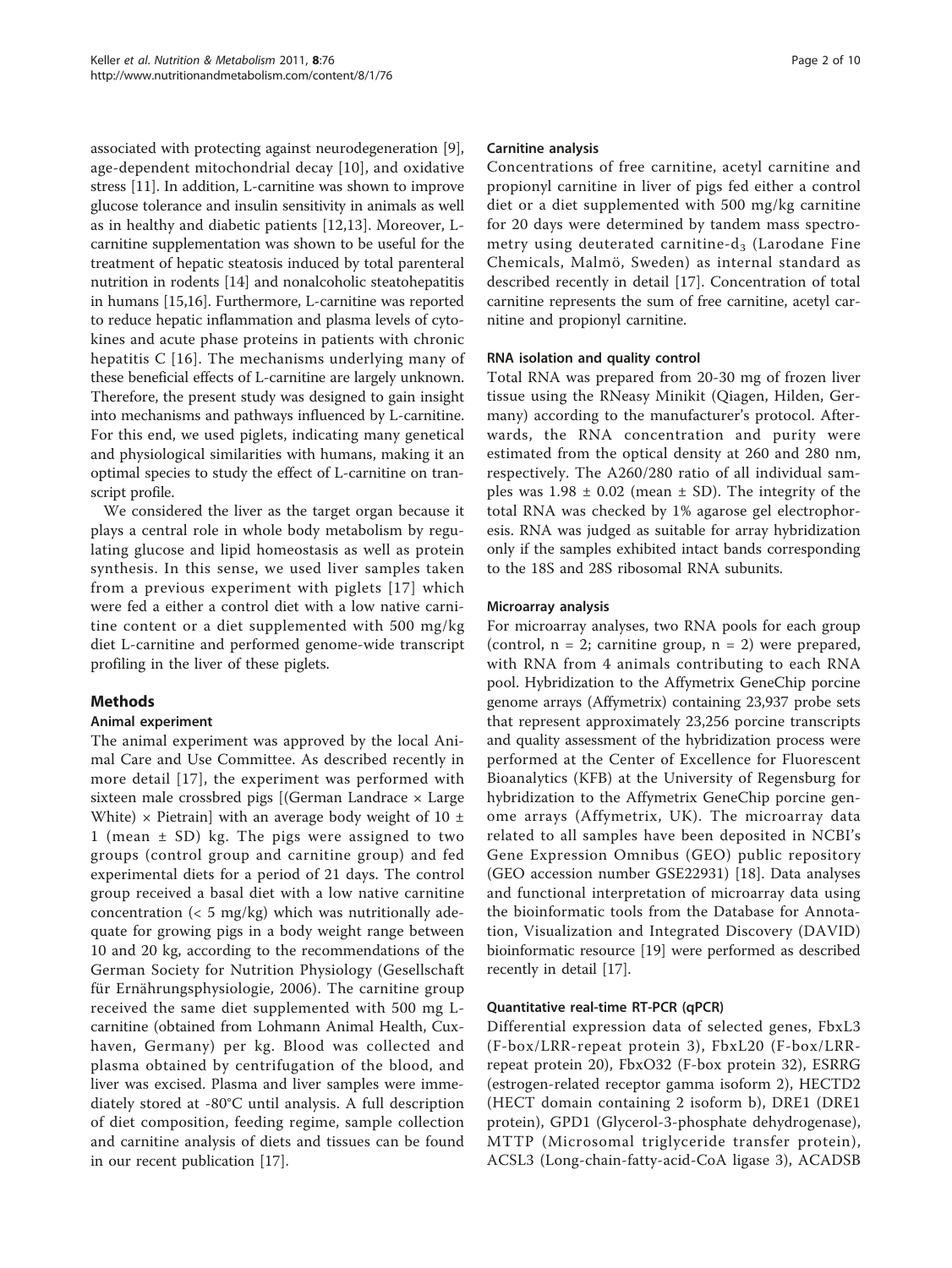(Acyl-CoA dehydrogenase, short/branched chain specific), GLUT8 (Glucose transporter type 8), GCK (Glucokinase), GPAT (Glycerol-3-phosphate acyltransferase) and USP10 (ubiquitin specific peptidase 10) obtained from Affymetrix GeneChip analysis were validated by using qPCR carried out on a Rotorgene 2000 system (Corbett Research, Mortlake, Australia). For qPCR all individual samples  $(n = 8/ \text{group})$ contributing to the RNA pools for microarray analysis were used. cDNA synthesis and qPCR analysis was performed as described recently in detail [[17\]](#page-9-0). Genespecific primers (Eurofins MWG Operon, Ebersberg, Germany) were designed using Primer3 and BLAST. Characteristics of the porcine primer pairs are listed in Table 1. Expression values of selected genes were normalized using the GeNorm normalization factor. Procedure of normalization, characteristics of genespecific primers and the average expression stability ranking of the six potential reference genes in liver of piglets were previously described in detail [\[20](#page-9-0)]. Relative expression ratios are expressed as fold changes of mRNA abundance in the carnitine group compared to the control group.

#### Statistical analysis

Values presented in the text are means  $\pm$  SD. Data were analyzed by one factorial analysis of variance with dietary carnitine concentration as factor using the Minitab statistical software (Release 13, Minitab Inc., State College, PA, USA). For statistical significant  $F$ -values (P < 0.05), means of both groups were compared by Fisher's multiple range test.

# Results

Feed intake, final body weight and feed conversion ratio Feed intake, final body weights and feed conversion ratio of piglets were not different between both groups [\[17\]](#page-9-0).

### Concentration of carnitine in the liver

Pigs supplemented with L-carnitine had approximately 10-fold higher concentrations of free and total carnitine in the liver ( $P < 0.05$ ; Figure [1](#page-3-0)) than control pigs.

| Gene symbol        | Primer sequence (5-3)       | <b>GenBank</b><br>accession no. | Product size (bp) |
|--------------------|-----------------------------|---------------------------------|-------------------|
| <b>ACADSB</b>      | For:TCGTGATACCGAGGGCCTCCG   | XM_001926297.2                  | 196               |
|                    | Rev:TCCCAGCATCTGTGCCGCAA    |                                 |                   |
| ACSL3              | For:TCGCTGCACAGGCCTGCTTC    | NM_001143698.1                  | 174               |
|                    | Rev:GCAGGCGCGCACTAGAGAG     |                                 |                   |
| DRE1               | For:CAACAACCTCCGATACTACC    | NP 060114.2                     | 158               |
|                    | Rev:GGTCCTCCACCAATCACAAA    |                                 |                   |
| <b>ESRRG</b>       | For:GGATCAGATGAGTCTTCTGC    | XM 003357621.1                  | 127               |
|                    | Rev:GGACTGGTCTTCATCCATTAT   |                                 |                   |
| FbxL3              | For:CATAGGAGACACACCGTCTA    | Q9UKT7                          | 637               |
|                    | Rev:GTGGGCATCATGTCTGGAAA    |                                 |                   |
| FbxL20             | For:GTGAGGGATGTCCACTGTTG    | XM_003131523.2                  | 128               |
|                    | Rev:CTGTGTGCAGCCTTTTAAGAA   |                                 |                   |
| FbxO32             | For:TCACAGCTCACATCCCTGAG    | NM 001044588                    | 167               |
|                    | Rev:GACTTGCCGACTCTCTGGAC    |                                 |                   |
| <b>GCK</b>         | For:GAGCGAGAGAGCAGAGCCTCAGA | XM 003356680.1                  | 221               |
|                    | Rev:CTGGAGCCAGCCTCCGAACG    |                                 |                   |
| GLUT8              | For:GTGGAGCCCACCGATGCCAG    | EU012361.2                      | 145               |
|                    | Rev:CCACGCCCTTGACGTGCAGA    |                                 |                   |
| GPAT               | For:GAATTGATCTCTCCACGTTG    | XM_001927875.1                  | 257               |
|                    | Rev:CCTCCATGATAAAGTCGTGG    |                                 |                   |
| GPD1               | For:GGCCGGCTGGCACACTTTGA    | NM_001190240.1                  | 354               |
|                    | Rev:CATGGGGATGCCAAGGCGCT    |                                 |                   |
| HECTD <sub>2</sub> | For:GGTTTGGACAGAGGATCCAAA   | XM 003361201.1                  | 130               |
|                    | Rev:CATTCTTGATGTTAGGGAAAAC  |                                 |                   |
| <b>MTTP</b>        | For:TCCCGCTGCACCAAGAGAACT   | NM 214185.1                     | 151               |
|                    | Rev:TACCTCGGCACGGTGCATCGT   |                                 |                   |
| USP10              | For:GTGGTGTACCAGCAGAGCT     | XM_003126825.2                  | 157               |
|                    | Rev:GCTTGGTTTTGGTGGTGTAG    |                                 |                   |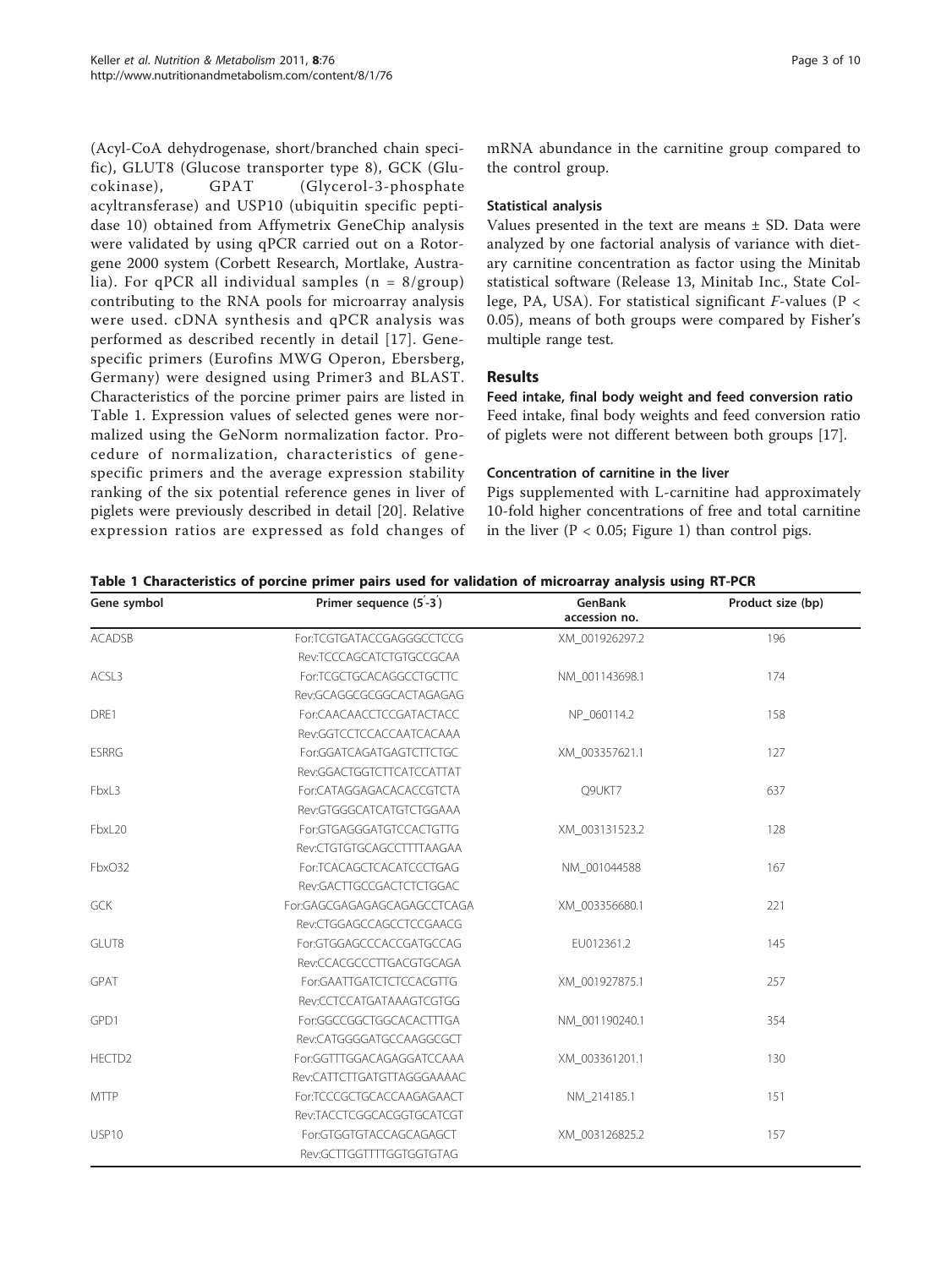<span id="page-3-0"></span>

#### Identification of differentially expressed genes

A total of 638 probe sets were differentially expressed (fold change  $\geq 2.0$  and  $\leq -2.0$ ) between the L-carnitine and the control group. Of these probe sets, 372 were up-regulated by L-carnitine and 266 probe sets were down-regulated by L-carnitine. The 15 most strongly up-regulated and down-regulated probe sets are shown in Table [2](#page-4-0). Because the Affymetrix GeneChip porcine genome array is poorly annotated, the differentially expressed probe sets were largely annotated by the annotation list created by Tsai et al. [\[21\]](#page-9-0). 563 porcine Affymetrix probe sets were matched to human RefSeq entries and converted into human Affymetrix probeset IDs. Conversion of porcine Affymetrix probe set IDs into the human probe set IDs was necessary for subsequent analysis by the DAVID bioinformatic resource because this platform cannot use porcine gene information. The distribution of signal intensities of the differentially expressed probe sets of the two control and carnitine arrays are shown in Figure [2](#page-5-0).

#### Real-time RT-PCR verification of microarray data

A total of 14 genes were selected to validate the microarray data by the use of real-time RT-PCR. As shown in Table [3,](#page-5-0) all tested genes were differentially expressed with microarray analysis, however 3 genes were not significant at an FDR  $P$  value < 0.05. The magnitude of differential expression tended to be higher by qPCR than those obtained from microarray analysis.

#### Identification of overrepresented annotation terms

563 genes identified to be differentially expressed were used for gene-term enrichment analysis using the DAVID Functional Annotation Chart tool. The analyses were based on the GO category biological process. The GO analysis assigned the 563 differentially expressed genes to 21 biological processes (p-value < 0.01). Most genes were allocated to the annotation terms cellular process (357 genes), metabolic process (262 genes), and cellular metabolic process (239 genes). The most significantly enriched annotation terms were (top-ranked: lowest p-values): cellular process ( $P = 2.0E-04$ ), ribosome biogenesis (P = 3.8E-04), developmental process (P = 4.0E-04), ribonucleoprotein complex biogenesis ( $P =$ 4.6E-04), cellular metabolic process (P = 6.5E-04), multicellular organismal development ( $P = 1.5E-03$ ), cellular protein metabolic process ( $P = 1.9E-03$ ), rRNA processing (P = 2.1E-03), and rRNA metabolic process (P = 2.8E-03). The annotation terms with the highest fold enrichment were triglyceride metabolic process (4.5 fold), rRNA processing (3.5-fold), ribosome biogenesis (3.4-fold), and rRNA metabolic process (3.4-fold).

#### Identification of clusters of functionally related annotation terms

To identify clusters of functionally related biological processes we used the DAVID functional annotation clustering tool. Clusters were ranked according to the enrichment score for each cluster reflecting the geometric mean of all the enrichment p-values (EASE scores) of each annotation term in the cluster. The 10 top-ranked clusters showing the highest enrichment scores are shown in Table [4](#page-6-0). The top-ranked clusters allocated annotation terms dealing with RNA splicing (cluster 1), ribosomal RNA processing and non-coding RNA processing (cluster 2), triglyceride, acylglycerol, neutral lipid and glycerol ether metabolism (clusters 3 and 4) and regulation of glucose import and glucose transport (cluster 5). Further clusters summarized annotation terms dealing with chromosome localization (cluster 6), posttranslational protein folding (cluster 7), carbohydrate biosynthetic processes (cluster 8) and organic acid metabolic processes (cluster 9), and modification-dependent protein catabolic process and proteolysis involved in cellular protein catabolic process (cluster 10).

#### **Discussion**

In the present study we aimed to get insight into potential mechanisms of L-carnitine by applying genome-wide transcript profiling in the liver of piglets. After feeding carnitine supplemented diets for 3 weeks, concentrations of free and total carnitine in the liver of the piglets were markedly increased (approximately 10-fold) compared to piglets fed diets without supplemental L-carnitine, indicating that the supplemental L-carnitine significantly improved the carnitine status of the piglets. As a main result we observed that 563 genes were differentially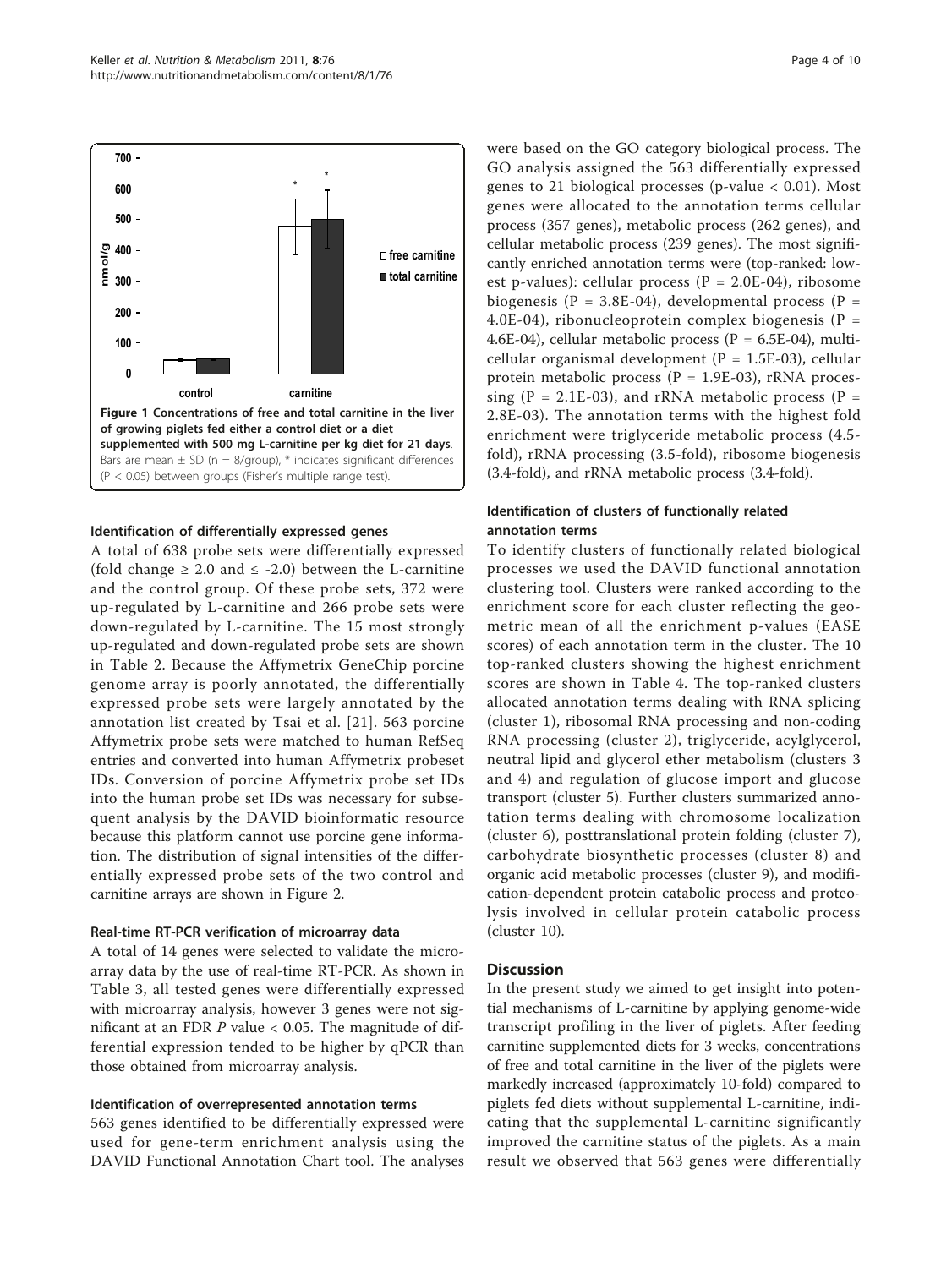|                                      | Probe set ID Gene name (Gene symbol)                                 | $FC*$ |                                            | Probe set ID Gene name (Gene symbol)                                | FC*    |  |  |  |
|--------------------------------------|----------------------------------------------------------------------|-------|--------------------------------------------|---------------------------------------------------------------------|--------|--|--|--|
| Up-regulated genes                   |                                                                      |       | Down-regulated genes                       |                                                                     |        |  |  |  |
| Ssc.16377.2.<br>$A1$ _at             | Glutathione S-transferase A3-3 (GSTA3)                               |       | 129.6 Ssc.27111.1.<br>$A1$ <sub>_</sub> at | Kelch-like protein 8 (KLHL8)                                        | $-7.9$ |  |  |  |
| Ssc.18484.1.<br>$S1$ <sub>_</sub> at | Hexokinase D (GCK)                                                   | 26.5  | Ssc.30350.1.<br>$A1$ <sub>_</sub> at       | Homeobox protein Meis1 (MEIS1)                                      | $-6.6$ |  |  |  |
| Ssc.14503.1.<br>$S1$ <sub>_</sub> at | Apolipoprotein A-IV precursor (ApoA4)                                |       | 16.6 Ssc.15845.1.<br>$S1$ _at              | Mannose-binding protein C precursor (MBP-C)                         | $-5.8$ |  |  |  |
| Ssc.13302.1.<br>$A1$ <sub>_</sub> at | Sentrin-specific protease 6 (SENP6)                                  | 13.0  | Ssc.451.1.<br>$A1$ _at                     | Insulin-like growth factor binding protein 1<br>precursor (IGFBP-1) | $-5.8$ |  |  |  |
| Ssc.12965.1.<br>$A1$ _at             | Sprouty homolog 3 (SPRY3)                                            | 11.8  | Ssc.22959.1.<br>$S1$ <sub>_</sub> at       | Phosphoenolpyruvate carboxykinase, cytosolic<br>(PCK1)              | $-5.7$ |  |  |  |
| Ssc.30459.1.<br>$A1$ _at             | R3H domain protein 1 (R3HDM)                                         | 11.3  | Ssc.24758.1.<br>$A1$ <sub>_</sub> at       | estrogen-related receptor gamma isoform 2<br>(ESRRG)                | $-5.3$ |  |  |  |
| Ssc.25850.1.<br>$A1$ <sub>_</sub> at | Telomerase-binding protein p23 (TEPB)                                | 9.2   | Ssc.21169.1.<br>$S1$ <sub>_</sub> at       | Synaptic vesicular amine transporter (SLC18A2)                      | $-5.1$ |  |  |  |
| Ssc.5327.2.<br>$A1$ _at              | Cytochrome P450 2J2 (CYP2J2)                                         | 9.2   | Ssc.20502.1.<br>$S1$ _at                   | Serine/threonine-protein kinase (ULK1)                              | $-5.0$ |  |  |  |
| Ssc.9177.1.<br>$A1$ <sub>_</sub> at  | SPARC related modular calcium-binding protein 1<br>precursor (SMOC1) | 8.5   | Ssc.29392.1.<br>$A1$ <sub>_</sub> at       | DRE1 protein (DRE1)                                                 | $-4.7$ |  |  |  |
| Ssc.30207.1.<br>$A1$ <sub>_</sub> at | Ubiquitin carboxyl-terminal hydrolase 1 (USP1)                       | 8.3   | Ssc.14386.1.<br>$A1$ <sub>_</sub> at       | Cyclin G2 (CCNG2)                                                   | $-4.7$ |  |  |  |
| Ssc.8700.1.<br>$A1$ _at              | Heterogeneous nuclear ribonucleoprotein M (hnRNP<br>M)               | 8.1   | Ssc.29946.1.<br>$A1$ <sub>_</sub> at       | T-cell lymphoma breakpoint-associated target 1<br>(TCBA1)           | $-4.2$ |  |  |  |
| Ssc.8308.1.<br>$A1$ <sub>_</sub> at  | cell adhesion molecule with homology to L1CAM<br>precursor (CHL1)    | 7.6   | Ssc.28087.1.<br>$A1$ <sub>_</sub> at       | oxidation resistance 1 (OXR1)                                       | $-4.2$ |  |  |  |
| Ssc.18681.1.<br>$A1$ <sub>_</sub> at | Metabotropic glutamate receptor 5 precursor GRM5)                    | 7.5   | Ssc.2274.1.<br>$A1$ <sub>_</sub> at        | Ephrin-A1 precursor (EFNA1)                                         | $-4.1$ |  |  |  |
| Ssc.29205.1.<br>$A1$ _at             | Serine/threonine-protein kinase (Nek7)                               | 7.3   | Ssc.13343.1.<br>$A1$ _at                   | CD109 (CD109)                                                       | $-4.1$ |  |  |  |
| Ssc.18831.1.<br>$A1$ <sub>_</sub> at | Glutaminase, kidney isoform, mitochondrial precursor<br>(GLS)        | 6.8   | Ssc.30210.1.<br>$A1$ _at                   | Testican-1 precursor (SPOCK)                                        | $-4.0$ |  |  |  |

<span id="page-4-0"></span>Table 2 The 15 most strongly up- and down-regulated genes in the liver of growing piglets fed with or without Lcarnitine

 $*$  FC = fold change

expressed by L-carnitine. This shows that supplemental L-carnitine influences gene expression in the liver of piglets and indicates that at least some of the biological effects of L-carnitine are mediated by altering gene transcription. To extract biological meaning from the observed alterations in gene expression we performed gene term enrichment analysis and functional clustering analysis with the 563 differentially expressed genes. Gene term enrichment analysis revealed that the most frequent biological processes associated with L-carnitine supplementation were dealing with metabolic processes. This was not surprising considering that the main function of L-carnitine is to stimulate energy metabolism by acting as shuttling molecule for long-chain fatty acids which also enhances the metabolic flux of glucose through the glycolytic chain. This was also confirmed by clustering analysis showing that 6 out of the 10 topranked clusters were dealing with metabolic processes. Representative genes from one of these clusters dealing with metabolic processes (carboxylic acid metabolic

process, oxoacid metabolic process, organic acid metabolic process) encoded proteins or enzymes involved in cellular fatty acid uptake (SLC27A6, solute carrier family 27/fatty acid transporter, member 6), fatty acid activation (ACSL3, Long-chain-fatty-acid-CoA ligase 3) and fatty acid b-oxidation (ACADSB, Acyl-CoA dehydrogenase, short/branched chain specific), and most of these genes including SLC27A6, ACSL3 and ACADSB were found to be significantly up-regulated by L-carnitine supplementation by microarray analysis and confirmed by qPCR, a more sensitive method for gene expression analysis. Thus, our data indicate that the well-known stimulatory effect of carnitine on fatty acid  $\beta$ -oxidation [[22,23\]](#page-9-0) is at least partially mediated by stimulating the transcription of genes involved in cellular fatty acid uptake, fatty acid activation and  $\beta$ -oxidation.

Clustering analysis further revealed that L-carnitine supplementation was significantly associated with biological processes involved in glucose metabolism, like glucose transport, conversion of glucose into glucose 6-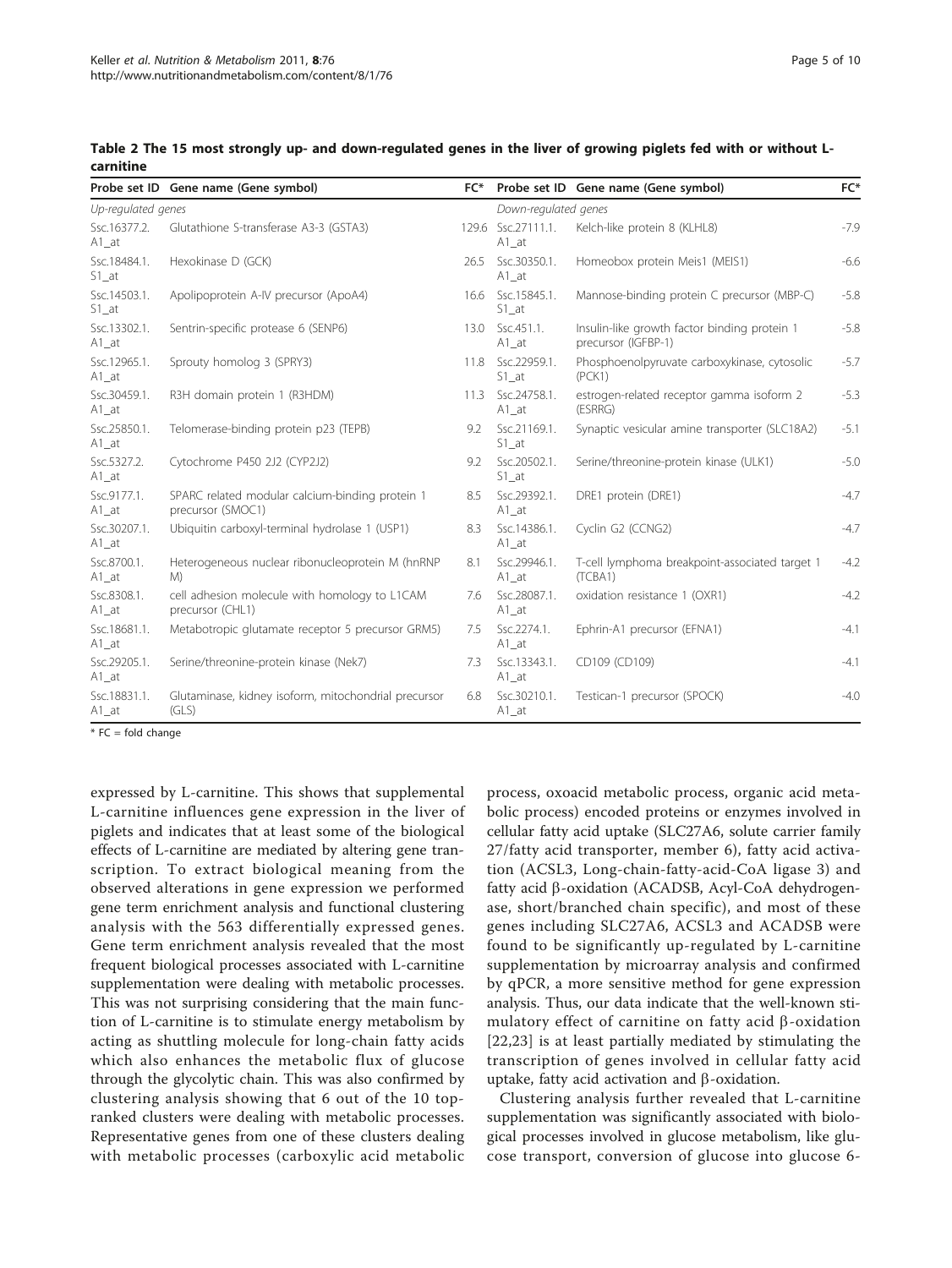<span id="page-5-0"></span>

R (URL:<http://www.R-project.org>).

Table 3 qPCR and microarray gene expression analyses of liver tissue

| Gene symbol        | Mean fold changes | P-value |       |
|--------------------|-------------------|---------|-------|
|                    | Microarray        | qPCR    | qPCR  |
| <b>ACADSB</b>      | 2.24              | 4.61    | 0.057 |
| ACSL3              | 2.15              | 3.48    | 0.001 |
| DRE1               | $-4.8$            | $-3.3$  | 0.018 |
| <b>ESRRG</b>       | $-5.6$            | $-12.5$ | 0.003 |
| FbxL20             | $-2.9$            | $-14.3$ | 0.002 |
| FbxL3              | $-2.4$            | $-4.4$  | 0.026 |
| FbxO32             | $-3.6$            | $-3.4$  | 0.009 |
| GCK                | 26.53             | 1.97    | 0.107 |
| GLUT8              | 3.55              | 4.55    | 0.018 |
| <b>GPAT</b>        | $-2.84$           | $-1.67$ | 0.173 |
| GPD1               | 2.87              | 3.11    | 0.031 |
| HECTD <sub>2</sub> | $-2.9$            | $-4.6$  | 0.004 |
| <b>MTTP</b>        | 2.14              | 1.75    | 0.031 |
| USP <sub>10</sub>  | $-2.2$            | -3.2    | 0.026 |

phosphate, and glycolysis, and hexose biosynthetic processes, like gluconeogenesis. Representative genes included GLUT8 (glucose transporter type 8), GCK (Hexokinase D), GPD1 (Glycerol-3-phosphate dehydrogenase), PCK1 (Phosphoenolpyruvate carboxykinase), and FBP2 (Fructose-1,6-bisphosphatase isozyme 2). Moreover, the tandem enzyme PFKFB3 (6-phosphofructo-2-kinase/fructose-2,6-biphosphatase 3) which is responsible for maintaining the cellular levels of fructose-2,6-biphosphate, the most potent allosteric activator of one of the key regulatory enzymes of glycolysis, 6 phosphofructo-1-kinase, was also identified to be differentially expressed by L-carnitine. All the genes dealing with glucose metabolism like GLUT8, GCK and GPD1 were markedly up-regulated, at least 4-fold, by the supplemental L-carnitine. These strongly up-regulation could also observed by qPCR, supporting microarray analysis. GCK which is the predominant hexokinase isoenzyme in the liver phosphorylating glucose for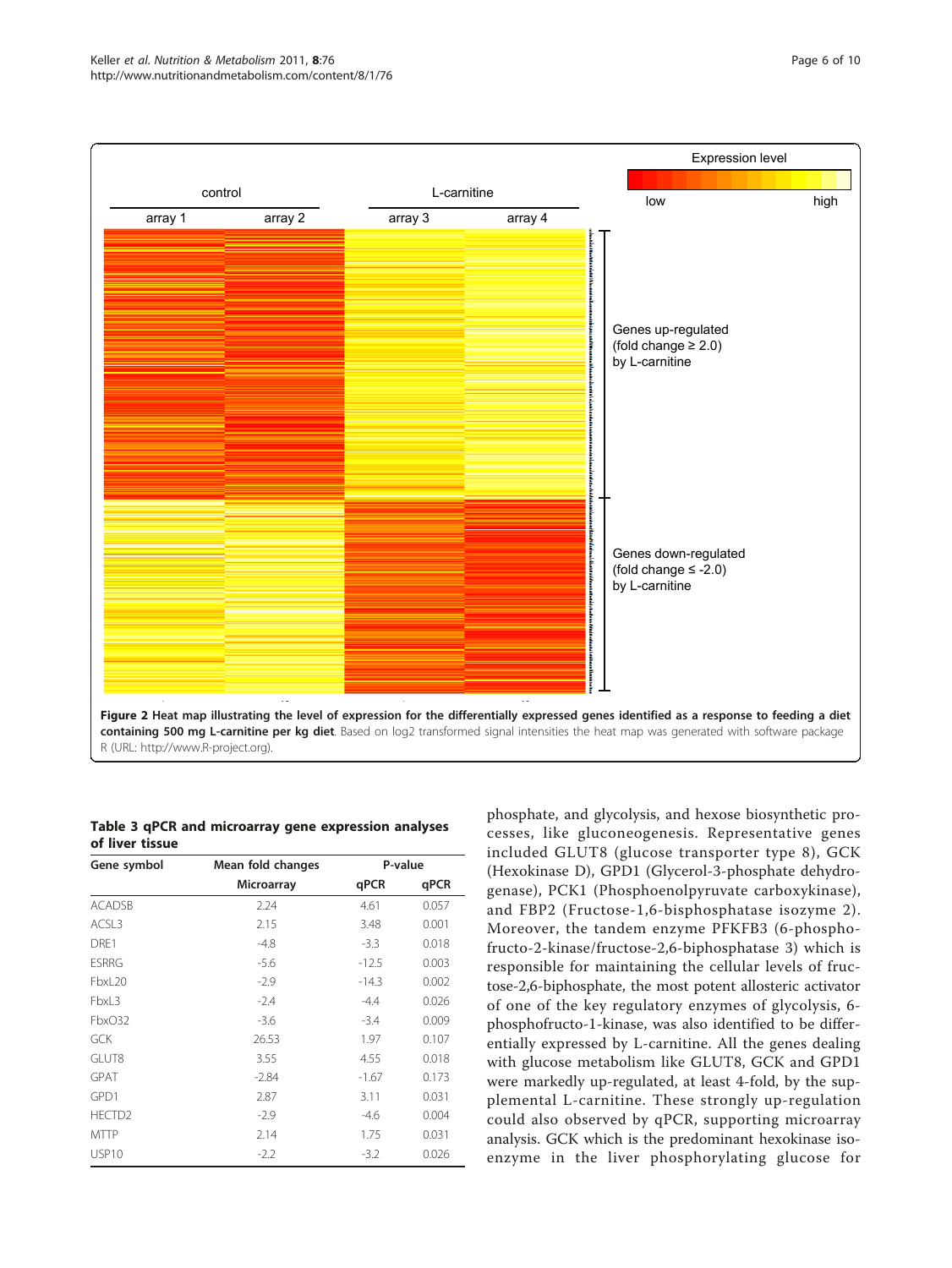| Cluster | GO terms                                                                             | P-value     |
|---------|--------------------------------------------------------------------------------------|-------------|
| 1       | RNA splicing, via transesterification reactions                                      | 7.8E-03     |
|         | RNA splicing, via transesterification reactions with bulged adenosine as nucleophile | 7.8E-03     |
|         | nuclear mRNA splicing, via spliceosome                                               | 7.8E-03     |
|         |                                                                                      |             |
| 2       | ribosomal RNA processing                                                             | 2.1E-03     |
|         | ribosomal RNA metabolic process                                                      | 2.8E-03     |
|         | non-coding RNA processing                                                            | $1.2E - 01$ |
|         |                                                                                      |             |
| 3       | triglyceride metabolic process                                                       | 9.9E-03     |
|         | acylglycerol metabolic process                                                       | $1.7E - 02$ |
|         | neutral lipid metabolic process                                                      | 1.8E-02     |
|         | glycerol ether metabolic process                                                     | 2.0E-02     |
|         | organic ether metabolic process                                                      | 2.3E-02     |
|         |                                                                                      |             |
| 4       | triglyceride biosynthetic process                                                    | 3.0E-02     |
|         | neutral lipid biosynthetic process                                                   | 5.1E-02     |
|         | acylglycerol biosynthetic process                                                    | 5.1E-02     |
|         | glycerol ether biosynthetic process                                                  | 6.0E-02     |
|         |                                                                                      |             |
| 5       | positive regulation of glucose import                                                | 2.9E-02     |
|         | positive regulation of glucose transport                                             | 2.9E-02     |
|         | regulation of glucose import                                                         | 8.0E-02     |
|         | regulation of glucose transport                                                      | 8.6E-02     |
| 6       | mitotic metaphase plate congression                                                  | 2.9E-02     |
|         | metaphase plate congression                                                          | 4.3E-02     |
|         | chromosome localization                                                              | 7.6E-02     |
|         | Establishment of chromosome localization                                             | 7.6E-02     |
|         |                                                                                      |             |
| 7       | chaperone mediated protein folding requiring cofactor                                | 5.3E-02     |
|         | 'de novo' posttranslational protein folding                                          | 5.3E-02     |
|         | 'de novo' protein folding                                                            | 5.3E-02     |
|         |                                                                                      |             |
| 8       | hexose biosynthetic process                                                          | 7.1E-01     |
|         | monosaccharide biosynthetic process                                                  | 7.1E-01     |
|         | alcohol biosynthetic process                                                         | 7.1E-01     |
|         | cellular carbohydrate biosynthetic process                                           | 7.1E-01     |
|         | carbohydrate biosynthetic process                                                    | 7.1E-01     |
| 9       | carboxylic acid metabolic process                                                    | 1.9E-01     |
|         | oxoacid metabolic process                                                            | 1.9E-01     |
|         | organic acid metabolic process                                                       | 2.0E-01     |
|         |                                                                                      |             |
| 10      | modification-dependent protein catabolic process                                     | 2.4E-01     |
|         | modification-dependent macromolecule catabolic process                               | 2.4E-01     |
|         | proteolysis involved in cellular protein catabolic process                           | 3.0E-01     |
|         | cellular protein catabolic process                                                   | 3.1E-01     |
|         | protein catabolic process                                                            | 3.7E-01     |

<span id="page-6-0"></span>Table 4 Identification of functionally related annotation groups (GO category biological process)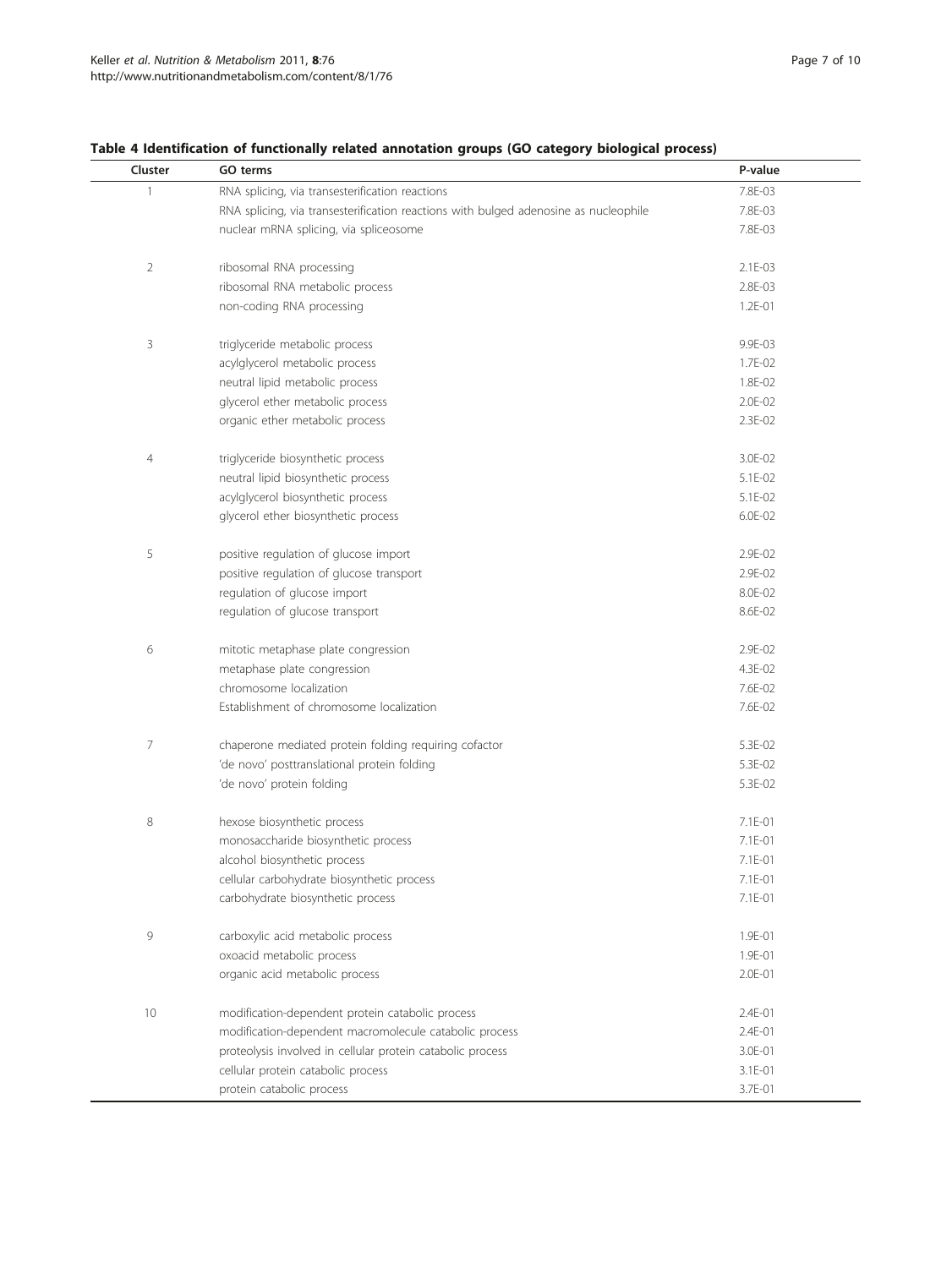subsequent metabolism by either glycolysis, pentose phosphate shunt or glycogen synthesis was even induced 27-fold by L-carnitine supplementation - indicating that L-carnitine has a dramatic effect on glucose metabolism. Several studies have already shown that carnitine supplementation increases glucose disposal and glucose oxidation in animals as well as in healthy and diabetic patients [[12,](#page-8-0)[24,25\]](#page-9-0) due to activation of the pyruvate dehydrogenase complex [\[26](#page-9-0)]. Besides allosteric regulation of the activity of enzymes of the glycolytic pathway, it is also well known that the flux through the glycolytic pathway can be increased by induction of the rate-limiting enzymes of this pathway, GCK and PFK1 (6-phosphofructo-1-kinase). Thus, our observations suggest that up-regulation of genes involved in glucose uptake, glucose phosphorylation and glycolysis also contributes to increased glucose oxidation by supplemental L-carnitine. In contrast to the genes involved in glucose metabolism, genes involved in gluconeogenesis, like PCK1 and FBP2 were significantly down-regulated in the liver of piglets by L-carnitine supplementation. This indicates that the positive effect of carnitine on glucose utilization is explained not only by stimulation of glycolysis but also suppression of gluconeogenesis in the liver. It has been recently shown in rats that dietary L-carnitine is capable of restoring an increase in the activity of the gluconeogenic enzymes PCK1, FBP2 and glucose 6-phosphatase caused by feeding fructose [[27](#page-9-0)], which increases the availability of the gluconeogenic substrates pyruvate, lactate and glycerol. The present findings suggest that inhibition of transcription of gluconeogenic genes by Lcarnitine also contributes to the suppression of gluconeogenesis by carnitine, which has not been demonstrated yet. The exact reason for this effect of Lcarnitine remains to be established. However, it has been suggested that the inhibitory effect of L-carnitine on gluconeogenic enzyme activities is the consequence of an improvement in the action of insulin [[12](#page-8-0),[28\]](#page-9-0), which is a known repressor of expression of gluconeogenic genes. Supportive of this assumption is also the identification of another annotation term cluster dealing with positive regulation of glucose import. Considering that insulin is the most important regulator of glucose import, it was not surprising that genes belonging to this cluster were involved in insulin signaling, like IRS2 (Insulin receptor substrate-2), PIK3R1 (Phosphatidylinositol 3-kinase regulatory alpha subunit), and ERBB3 (Receptor protein-tyrosine kinase erbB-3 precursor). Besides regulation by insulin action, key gluconeogenic enzymes such as FBP2 are also known to be subject to complex allosteric regulation. Noteworthy, one of the allosteric inhibitors of FBP2 is fructose-2,6-biphosphate whose cellular levels are controlled by the abovementioned tandem enzyme PFKFB3. Thus, the activity of

gluconeogenic enzymes may be influenced by L-carnitine through regulating the cellular availability of allosteric enzyme regulators as well.

Two other identified annotation term clusters were dealing with triglyceride metabolic and triglyceride biosynthetic processes. Representative genes were GPAT, which esterifies acyl-groups from acyl-ACP to the sn-1 position of glycerol-3-phosphate, an essential step in glycerolipid biosynthesis, and MTTP, which catalyses the transport of triglyceride, cholesteryl ester, and phospholipid between phospholipid surfaces, and is required for the secretion of apolipoprotein B containing lipoproteins from the liver. In rodents, L-carnitine administration was demonstrated to decrease liver lipids and hepatic steatosis after administration of a high fat diet, after parenteral nutrition, or after alcohol intoxication [[14](#page-9-0),[29,30](#page-9-0)], with the mechanisms of action being largely unknown. Our observations that GPAT was down-regulated whereas MTTP and genes involved in fatty acid catabolism (SLC27A6, ACSL3, ACADSB) were up-regulated by L-carnitine supplementation in the liver of the piglets, confirmed by qPCR. Thus, our data indicates that inhibition of glycerolipid biosynthesis and stimulation of lipoprotein secretion and fatty acid catabolism may contribute to the decreased liver lipids in rodents fed Lcarnitine.

Besides metabolic processes, clustering analysis revealed that biological processes dealing with posttranscriptional RNA processing (mRNA splicing, ribosomal RNA processing, non-coding RNA processing) were significantly associated with L-carnitine supplementation. Noteworthy, almost all of these genes were significantly up-regulated in the liver of the piglets by the supplemental L-carnitine indicating that the biological functions exerted by the encoded proteins are stimulated by L-carnitine. Posttranscriptional RNA processing, which includes precursor-mRNA splicing, is one of the main regulatory mechanisms of gene expression which results in a repertoire of mRNAs, and consequently of proteins, much larger than expected from the number of genes. This process contributes substantially to cell-specific and tissue-specific gene expression, and it is estimated that over 60% of human genes are alternatively spliced [[31](#page-9-0)]. Although the exact biological meaning of the upregulation of genes dealing with posttranscriptional RNA processing by L-carnitine is unclear, it is obvious that L-carnitine supplementation has a stimulatory effect on this important regulatory mechanism of gene expression. It is therefore possible that the alterations in gene expression observed with L-carnitine supplementation are mediated, at least partially, by modulating posttranscriptional RNA processing.

As far as the physiological relevance of the carnitine dose (500 mg/kg) used in this study is concerned, it has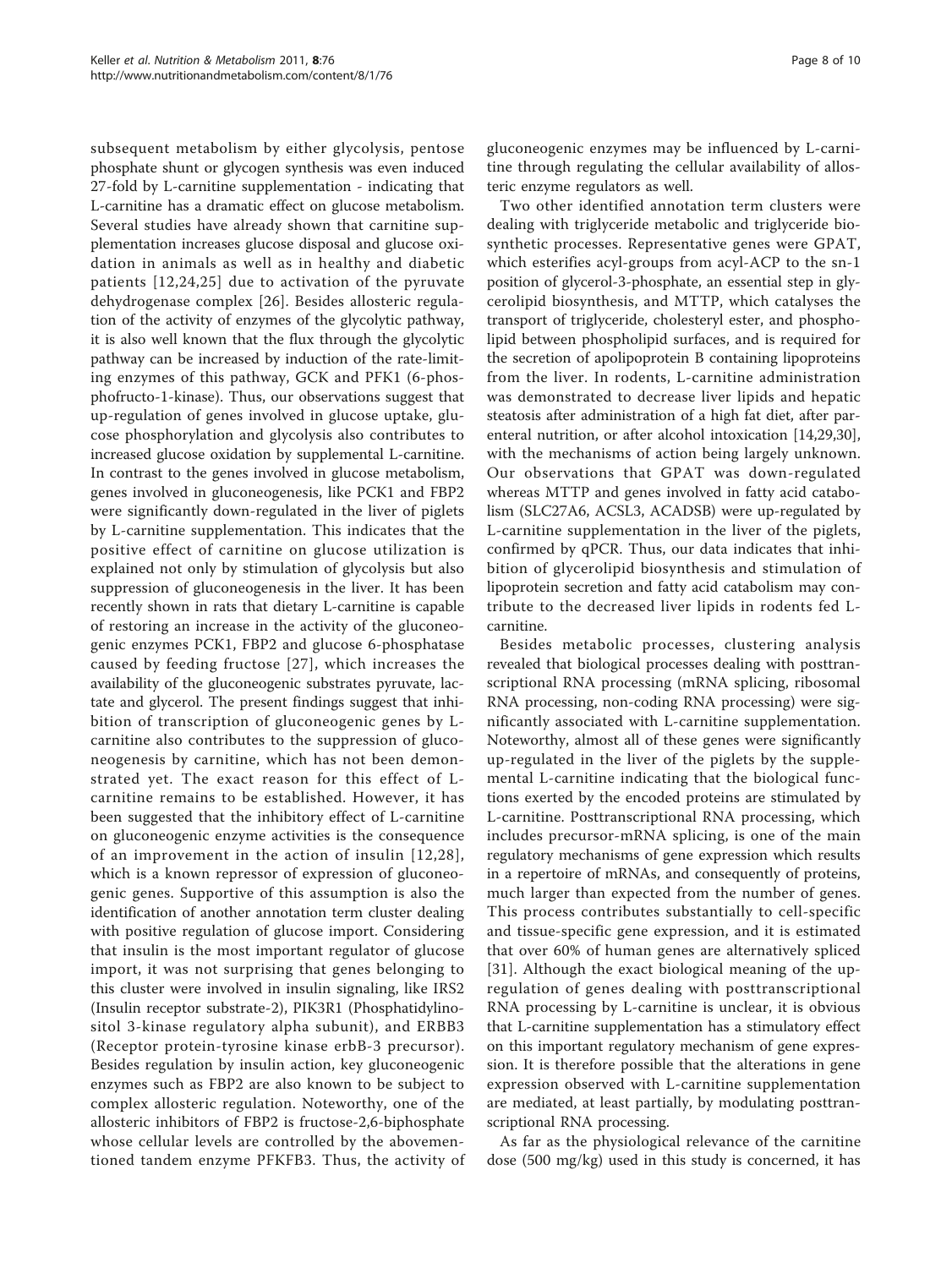<span id="page-8-0"></span>to be noted that omnivorous humans are reported to generally ingest 0.3-1.9 mg of carnitine per day and kg of body weight [\[32](#page-9-0)]. Based on a daily feed consumption of approximately 500 g per day and a final body weight of the piglets of about 17 kg this relates to 15 mg of carnitine/kg body weight indicating that the carnitine dose applied to the piglets was at least 8-fold higher than achieved in humans by a normal diet. However, when compared to several clinical trials in which free carnitine was supplemented up to 3 g per day and subject [[33-35\]](#page-9-0), which relates to 40 mg carnitine/kg body weight for a human weighing 70 kg, the dose applied in our study can be regarded as low. Therefore, the beneficial effects of carnitine supplementation on several metabolic parameters observed in the abovementioned clinical trials may be at least partially explained by the alterations in gene expression found in our pig model. In several clinical trials, carnitine supplementation was shown to improve glucose homeostasis and insulin sensitivity in obese, insulin resistant and diabetic subjects [[36,37](#page-9-0)]. Due to theses effects carnitine supplementation has gained significant attention as a tool for the treatment or prevention of insulin resistance and type 2 diabetes mellitus [[38\]](#page-9-0). The improvement of glucose tolerance has been explained by a normalization of mitochondrial fuel metabolism, which is perturbed during insulin resistance due to an intracellular accumulation of acyl-CoA derivatives. Recent evidence indicates that carnitine supplementation corrects these mitochondrial perturbations through an increased efflux of acylcarnitine out of mitochondria and cells into the blood [[39\]](#page-9-0). Based on our transcriptomic data it cannot be evaluated whether or not acyl-carnitine efflux and mitochondrial function was stimulated by carnitine in the piglets of this study. However, since convincing evidence from both human and animal studies suggests that carnitine lowers "mitochondrial stress" and improves mitochondrial function, in particular in the face of energy surplus, we suggest that carnitine also improved mitochondrial function in our pig model.

In conclusion, results of the present study show that supplemental L-carnitine influences gene expression in the liver of growing piglets. Our data suggest that Lcarnitine supplementation has beneficial effects on lipid and glucose homeostasis by inducing genes involved in fatty acid catabolism and glycolysis and repressing genes involved in gluconeogenesis. In addition, the data indicate that the effects of L-carnitine on transcription of glycolytic and gluconeogenic genes are mediated by potentiating the action of insulin and that at least some of the alterations in gene expression observed with L-carnitine supplementation are mediated by modulating posttranscriptional RNA processing. Regarding the strong similarities between pigs and humans with regard to metabolism, our data obtained in piglets can be considered as relevant for humans. Future studies employing both, transcriptomics and metabolomics are required to confirm a correlation between alterations in gene expression and modulation of carbon fluxes through metabolic pathways.

#### Author details

<sup>1</sup>Institute of Animal Nutrition and Nutrition Physiology, Justus-Liebig-Universität Gießen, Heinrich-Buff-Ring 26-32, 35392 Gießen, Germany. <sup>2</sup>Institute of Agricultural and Nutritional Sciences, Martin-Luther-University Halle-Wittenberg, Von-Danckelmann-Platz 2, 06120 Halle (Saale), Germany. <sup>3</sup> Hans-Knöll-Institute, Research Group Systems Biology/Bioinformatics Beutenbergstr. 11a, 07745 Jena, Germany.

#### Authors' contributions

RR and KE designed research and coordinated the study; JK carried out the feeding experiment and the molecular biological analyses; HK supervised the feeding experiment and performed the chemical analysis of experimental diets; JK and RR performed bioinformatical data analyses; SP and RG were involved in microchip data visualization; JK, RR and KE wrote the paper. KE had primary responsibility for final content. All authors read and approved the final manuscript.

#### Competing interests

The authors declare that they have no competing interests.

Received: 25 August 2011 Accepted: 31 October 2011 Published: 31 October 2011

#### References

- 1. Kerner J, Hoppel CL: [Fatty acid import into mitochondria.](http://www.ncbi.nlm.nih.gov/pubmed/10856709?dopt=Abstract) Biochim Biophys Acta 2000, 1486:1-17.
- 2. Steiber A, Kerner J, Hoppel CL: Carnitine: a nutritional, biosynthetic, and functional perspective. Mol Asp Med 2004, 25:455-473.
- 3. Rebouche CJ, Engel AG: [Kinetic compartmental analysis of carnitine](http://www.ncbi.nlm.nih.gov/pubmed/6707204?dopt=Abstract) [metabolism in the human carnitine deficiency syndromes. Evidence for](http://www.ncbi.nlm.nih.gov/pubmed/6707204?dopt=Abstract) [alterations in tissue carnitine transport.](http://www.ncbi.nlm.nih.gov/pubmed/6707204?dopt=Abstract) J Clin Invest 1984, 73:857-867.
- 4. Vaz FM, Wanders RJ: [Carnitine biosynthesis in mammals.](http://www.ncbi.nlm.nih.gov/pubmed/11802770?dopt=Abstract) Biochem J 2002, 361:417-429.
- 5. Tein I: [Carnitine transport: pathophysiology and metabolism of known](http://www.ncbi.nlm.nih.gov/pubmed/12889657?dopt=Abstract) [molecular defects.](http://www.ncbi.nlm.nih.gov/pubmed/12889657?dopt=Abstract) J Inherit Metab Dis 2003, 26:147-169.
- Eder K: Influence of I-carnitine on metabolism and performance of sows. Br J Nutr 2009, 102:645-654.
- 7. Owen KQ, Nelssen JL, Goodband RD, Tokach MD, Friesen KG: [Effect of](http://www.ncbi.nlm.nih.gov/pubmed/11424688?dopt=Abstract) [dietary L-carnitine on growth performance and body composition in](http://www.ncbi.nlm.nih.gov/pubmed/11424688?dopt=Abstract) [nursery and growing-finishing pigs.](http://www.ncbi.nlm.nih.gov/pubmed/11424688?dopt=Abstract) J Anim Sci 2001, 79:1509-1515.
- 8. Geng A, Li B, Guo Y: [Effects of dietary L-carnitine and coenzyme Q10 at](http://www.ncbi.nlm.nih.gov/pubmed/17361948?dopt=Abstract) [different supplemental ages on growth performance and some immune](http://www.ncbi.nlm.nih.gov/pubmed/17361948?dopt=Abstract) [response in ascites-susceptible broilers.](http://www.ncbi.nlm.nih.gov/pubmed/17361948?dopt=Abstract) Arch Anim Nutr 2007, 61:50-60.
- 9. Calabrese V, Ravagna A, Colombrita C, Scapagnini G, Guagliano E, Calvani M, Butterfield DA, Giuffrida Stella AM: [Acetylcarnitine induces](http://www.ncbi.nlm.nih.gov/pubmed/15641110?dopt=Abstract) [heme oxygenase in rat astrocytes and protects against oxidative stress:](http://www.ncbi.nlm.nih.gov/pubmed/15641110?dopt=Abstract) [involvement of the transcription factor Nrf2.](http://www.ncbi.nlm.nih.gov/pubmed/15641110?dopt=Abstract) J Neurosci Res 2005, 79:509-521.
- 10. Rani PJ, Panneerselvam C: Protective efficacy of L-carnitine on acetylcholinesterase activity in aged rat brain. J Gerontol A Biol Sci Med Sci 2001, 56:140-141.
- 11. Hagen TM, Moreau R, Suh JH, Visioli F: [Mitochondrial decay in the aging](http://www.ncbi.nlm.nih.gov/pubmed/11976222?dopt=Abstract) [rat heart: evidence for improvement by dietary supplementation with](http://www.ncbi.nlm.nih.gov/pubmed/11976222?dopt=Abstract) [acetyl-L-carnitine and/or lipoic acid.](http://www.ncbi.nlm.nih.gov/pubmed/11976222?dopt=Abstract) Ann N Y Acad Sci 2002, 959:491-507.
- 12. Mingrone G, Greco AV, Capristo E: [L-carnitine improves glucose disposal](http://www.ncbi.nlm.nih.gov/pubmed/10067662?dopt=Abstract) [in type 2 diabetic patients.](http://www.ncbi.nlm.nih.gov/pubmed/10067662?dopt=Abstract) J Am Coll Nutr 1999, 18:77-82.
- 13. Wall SR, Lopaschuk GD: [Glucose oxidation rates in fatty acid-perfused](http://www.ncbi.nlm.nih.gov/pubmed/2804076?dopt=Abstract) [isolated working hearts from diabetic rats.](http://www.ncbi.nlm.nih.gov/pubmed/2804076?dopt=Abstract) Biochim Biophys Acta 1989, 1006:97-103.